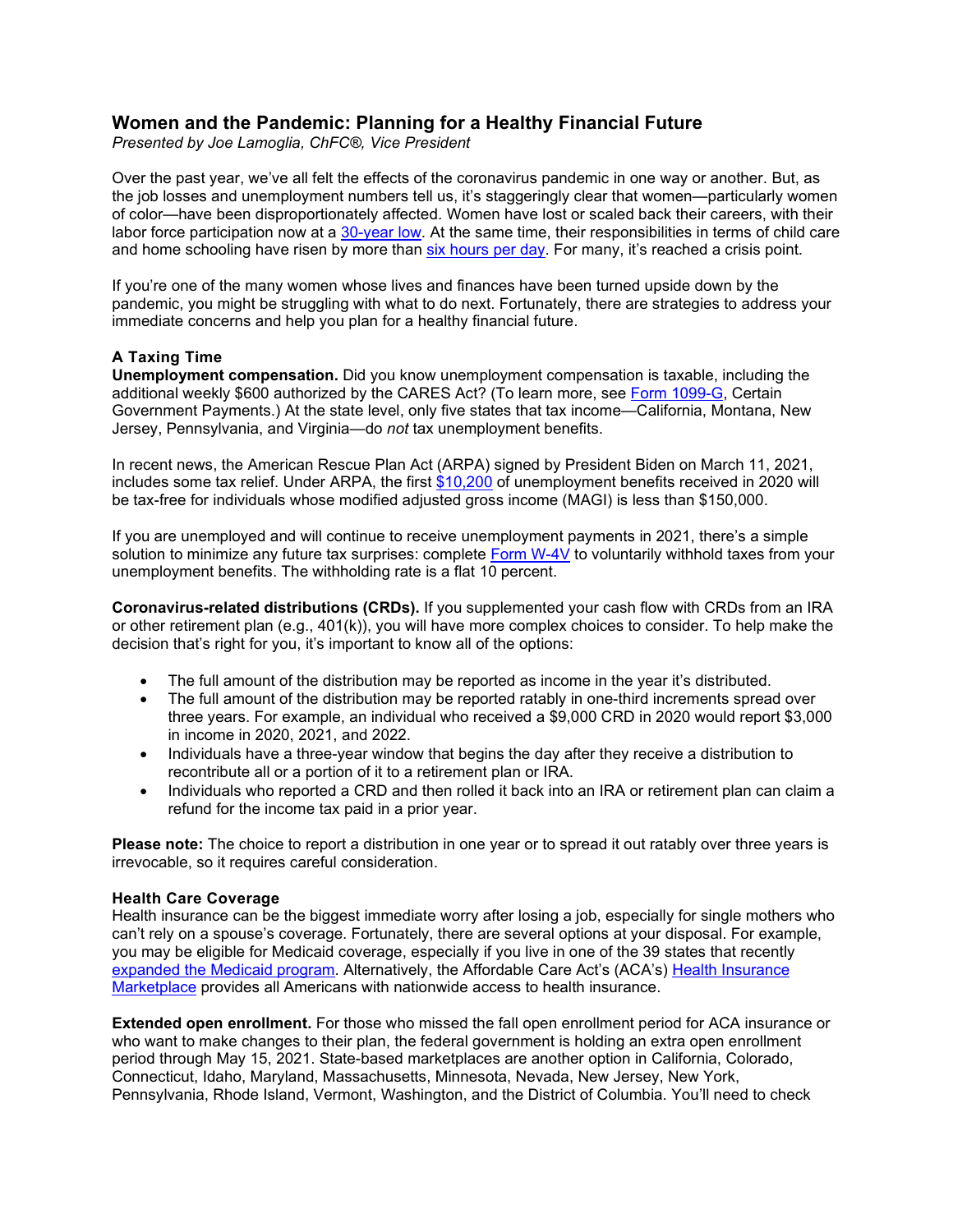each state's enrollment timeline. If you lose your job after May 15, you will still have a 60-day special enrollment period to find health insurance in either the federal or state marketplace. Marketplaces have links to information about eligibility for premium subsidies and assistance for selecting the right plan.

**COBRA.** Another option is COBRA, though it's more expensive. You could be covered by this plan—and keep the health insurance policy you had while employed—for 18 months after a layoff or reduction in work hours. Unfortunately, COBRA coverage may cost up to 102 percent of the health plan's full premium.

**Short-term plans.** Other options, such as short-term health plans, which can be used for up to 36 months, may offer only limited benefits. Unlike ACA plans, short-terms plans aren't required to provide the following 10 essential health benefits:

- Laboratory services
- Emergency services
- Prescription drugs
- Mental health and substance use disorder services
- Maternity and newborn care
- Rehabilitative services
- Ambulatory patient services
- Preventive and wellness services and chronic disease management
- Hospitalization
- Pediatric services, including vision and dental care

Keep in mind that insufficient coverage for any of these health care needs could expose you to bills that will affect your family's financial security for years. As such, addressing this issue now is vital in coping with the pandemic's long-term effect on your finances.

#### **Careers in Transition**

The Women in the [Workplace](https://www.mckinsey.com/featured-insights/diversity-and-inclusion/women-in-the-workplace) 2020 report from McKinsey and Lean In highlighted several structural factors causing one in four women to downshift their career or stop working altogether. Among the primary culprits, according to the McKinsey report, are concerns that employers view caregivers of children and adult parents as not fully committed to their jobs. But shifting priorities and changing a career path to meet a present problem will affect your future social security benefits, retirement security, and household net worth.

**Social security.** Social security retirement benefits are based on an individual's primary insurance amount (PIA), which is calculated from your average indexed monthly earnings during your 35 highest earning years. Social security records a zero for each year that you do not earn income. More zeros especially during the primary earning years after age 40—can reduce your PIA and cannot be recouped through later employment. Although you may think your absence from the workforce will be temporary, it may lead to an extended time away from employment.

**Retirement savings.** Even if your career is in transition, there are still ways to save for retirement. For instance, you can contribute to a spousal traditional or Roth IRA if you are married, file a joint income tax return, and have a modified adjusted gross income (MAGI) below the threshold set for that tax year. If you are older than 50, you can make an extra \$1,000 catch-up contribution, as long as your MAGI is below the annual threshold. The amount you can contribute to a spousal IRA will begin to phase out within certain MAGI ranges, and it will end once MAGI exceeds an annual specified limit. Spousal IRAs are available for all married couples, including same-sex unions.

## **Planning for a Healthy Post-COVID Life**

As we settle in to 2021, vaccines bring hope that the medical risks may soon be behind us. Unfortunately, that is unlikely to quickly reverse the damage to women's earnings. It is a difficult time, but you needn't navigate it alone. We are here to help you consider all the options when it comes to unemployment